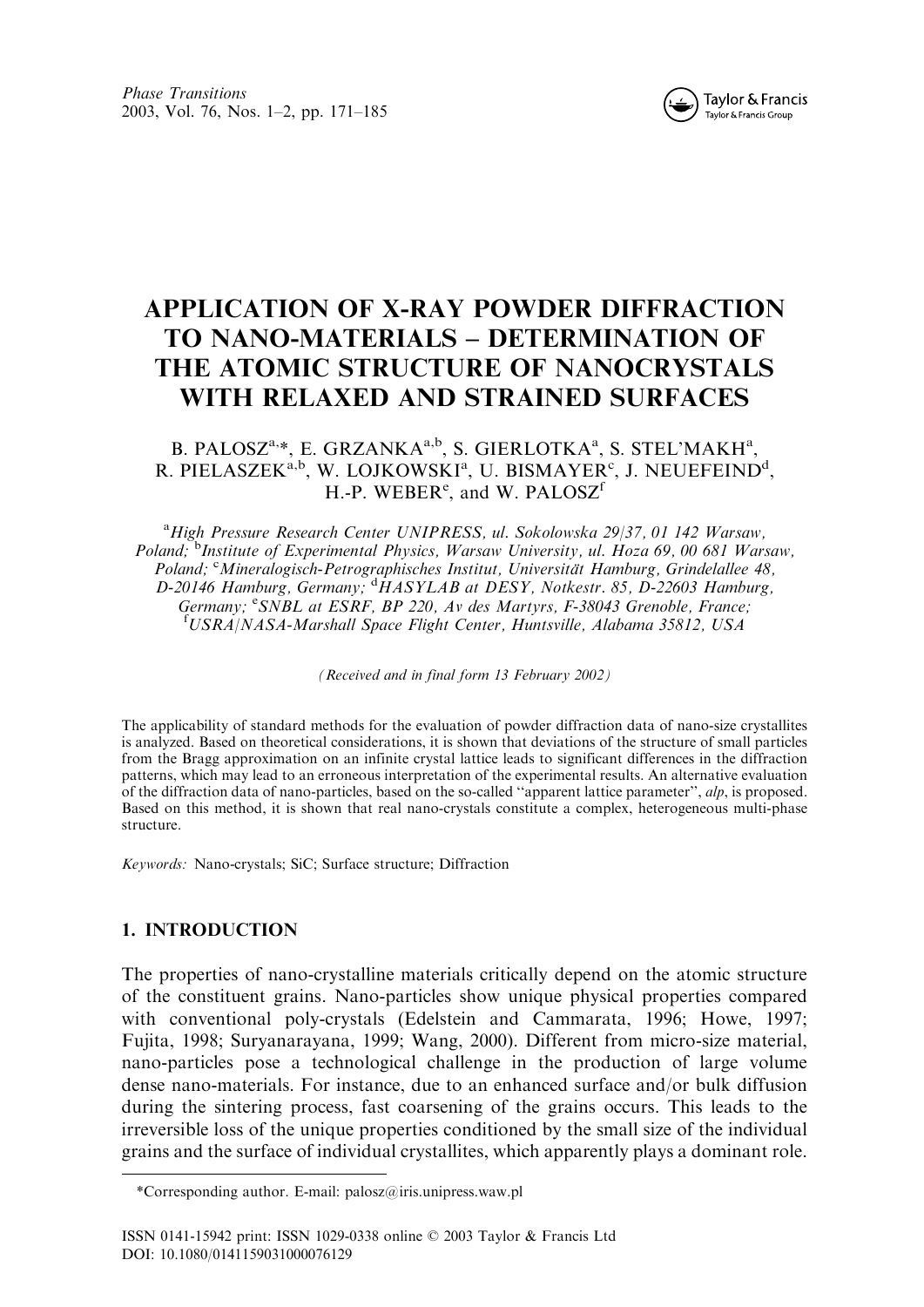The surface atoms of crystals are subjected to highly asymmetrical stress field as compared with those in the bulk. Hence, their spacings are expected to be different from those in the interior of the crystallites. Usually, the surface atoms constitute only a small fraction of the crystal and their effect on the overall properties of the material can be ignored. The situation is different in small, nano-size particles where, due to their size, a considerable fraction of the atoms forms the surface of the grain. Therefore, the surface layer (shell) should be treated as a separate structural phase relative to the bulk of the grain (the core). We assume that the grain surface is a three-dimensional object with its own characteristic atomic arrangement. So far, in the basic characterization of nanocrystals reported in the literature, the presence of a different surface layer is usually ignored. There are a number of reports on the dependence of different physical properties on the size of nano-particles (Buffat and Borel, 1976; Wolf and Merkle, 1992; Averback, 1993; Silvestri and Schroeder, 1995; Tolbert and Alivisatos, 1995a; Qadri et al., 1996; Inoue and Hishimoto, 2001). Changes of physical properties of the materials are basically related to corresponding changes in their atomic structure, although the specific structure of nanocrystallites has not been determined yet. Changes of the atomic arrangement in a crystal are reflected by corresponding changes of its lattice parameters. It was reported earlier that the lattice parameters determined from powder diffraction data for a variety of materials depend on their grain size (metals such as Au (Harada and Ohshima, 1981; Solliard and Flueli, 1985), Al (Woltersdorf et al., 1981), Cu (Montano et al., 1986), semiconductors such as CdSe (Tolbert and Alivisatos, 1995b), ionic crystals such as NaCl, KCl, NaBr and Lif (Boswell, 1951)). These results were interpreted as ''the effect of the grain size on the lattice parameters'' and often attributed to the presence of a strong ''internal pressure'' in nano-particles caused by surface stresses (analogous to surface tension in liquids) (Shuttleworth, 1950; Gilman, 1960; Mays et al., 1968; Vermaak et al., 1968; Borel and Chatelain, 1985; Cammarata, 1992, 1997; Stoneham, 1977). This ''straightforward'' interpretation of the experimental findings ignores the fact that the structure of a nano-crystal is not uniform and should be considered either as being composed of two distinctive, grain core and shell phases, or as a structure where a large number of the atoms at the grain surface are displaced relative to their regular lattice positions (which is equivalent to the presence of strain in the vicinity of the surface). In large (micro-sized) crystallites, the number of atoms located in the vicinity of the grain surface is orders of magnitude smaller than the number of atoms in the grain core, and their effect on the bulk properties of the materials can be ignored. Also, the contribution of the surface atoms to the diffraction effects measured for such polycrystals in a conventional powder diffraction experiment is negligible. With a decrease in the dimension of the crystallites down to a few nanometers, the number of atoms located at the surface becomes comparable to those in the grain core. Since the surface atoms have different surroundings and their interatomic distances may differ from those in the bulk material, one set of lattice parameters for a nano-crystal may be inadequate for a unique description of its structure. Conventional diffraction techniques and standard methods of diffraction data analysis (e.g. Bish and Post, 1989; Young, 1993) are used to characterize the average crystallographic structure of materials through determination of the lattice parameters of the unit cell. These methods are insufficient to quantify small differences between the actual atomic positions in nano-grains and those in a regular crystallographic phase.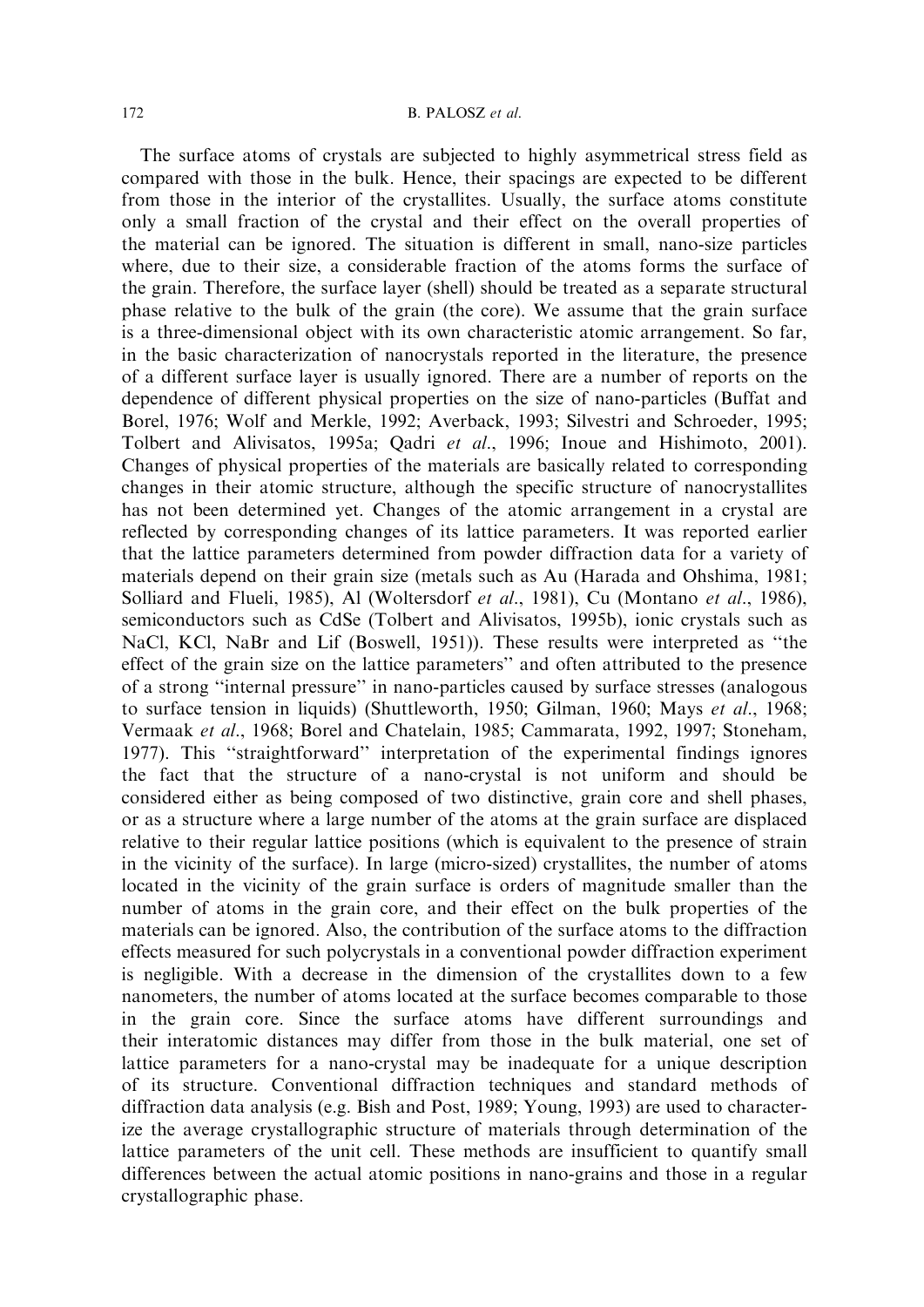In this paper we show that, although a conventional diffraction experiment is appropriate for the characterization of the crystallographic structure of nano-size crystalline powders, routine methods of powder diffraction analysis may lead to erroneous interpretation of results. We show that the description of the crystallographic structure of such materials based on the unit cell is erroneous. Accordingly, the application of the lattice parameter concept, when used for the characterization of the structure of nano-crystals, has to be modified. We suggest a replacement of the classical lattice parameters, describing the dimensions of the unit cell, by a set of different values of lattice parameters associated with and determined from each individual Bragg reflection, each at its specific diffraction vector Q. In this study we present preliminary results of the application of the concept of the ''apparent lattice parameters" (alp) for the elaboration of powder diffraction data of nano-crystals. The concept is illustrated for nano-crystals with a perfect crystallographic structure, as well as for those with the atomic structure of the surface different from that in the grain core. Preliminary experimental evidence of the presence of tensile surface strain in nano-crystalline SiC particles will be given.

In this work, we discuss the positions of the intensity maxima (i.e. geometrical aspects of the atomic structure of nano-crystals) through a comparison of the positions of intensity maxima between theoretically calculated and experimentally measured powder diffraction patterns. We do not discuss the intensities of the Bragg reflections; we assume that all sites are fully occupied (as in a perfect crystal lattice).

# 2. IMPLICATIONS OF THE CRYSTAL SIZE IN DIFFRACTION STRUCTURAL STUDIES

Routine methods of structural analysis of polycrystals are based on the simple assumption that a unit cell appropriately represents the repetition unit of the material. To characterize accurately the atomic structure, it is sufficient to determine a set of lattice parameters a, b, c,  $\alpha$ ,  $\beta$ , and  $\gamma$ , describing the dimensions and shape of the unit cell, and the locations of the atoms in the cell  $x_i$ ,  $y_i$ , and  $z_i$ . The complete structural analysis (structure refinement) of poly-crystals is routinely achieved using powder diffraction and elaboration of the experimental data with crystallographic software based on the Rietveld method (Young, 1993). The accuracy of such analysis, i.e. of determination of the specific values of lattice parameters and atomic coordinates, is dependent primarily on the quality of the experimental data. The results can be precise if the fundamental underlying assumptions of a perfect lattice are met, i.e. (i), the unit cell of the lattice is identical throughout the entire volume of the sample, and (ii), the lattice is an array of points in space in which the environment of each point is identical. These conditions are never strictly met in real crystals, but, for larger crystallites, the deviations from the ideal model are negligible. When the dimensions of the object are comparable to those of the single unit cell deviations cannot be ignored. In a nano-particle, a large proportion of the atoms is located at the surface and with different coordinations from atoms in the core (Fig. 1). Thus, one unique cell cannot represent the entire atomic structure of a nano-particle. The methods of structural analysis developed for standard crystalline materials may be inadequate for nano-size crystallites.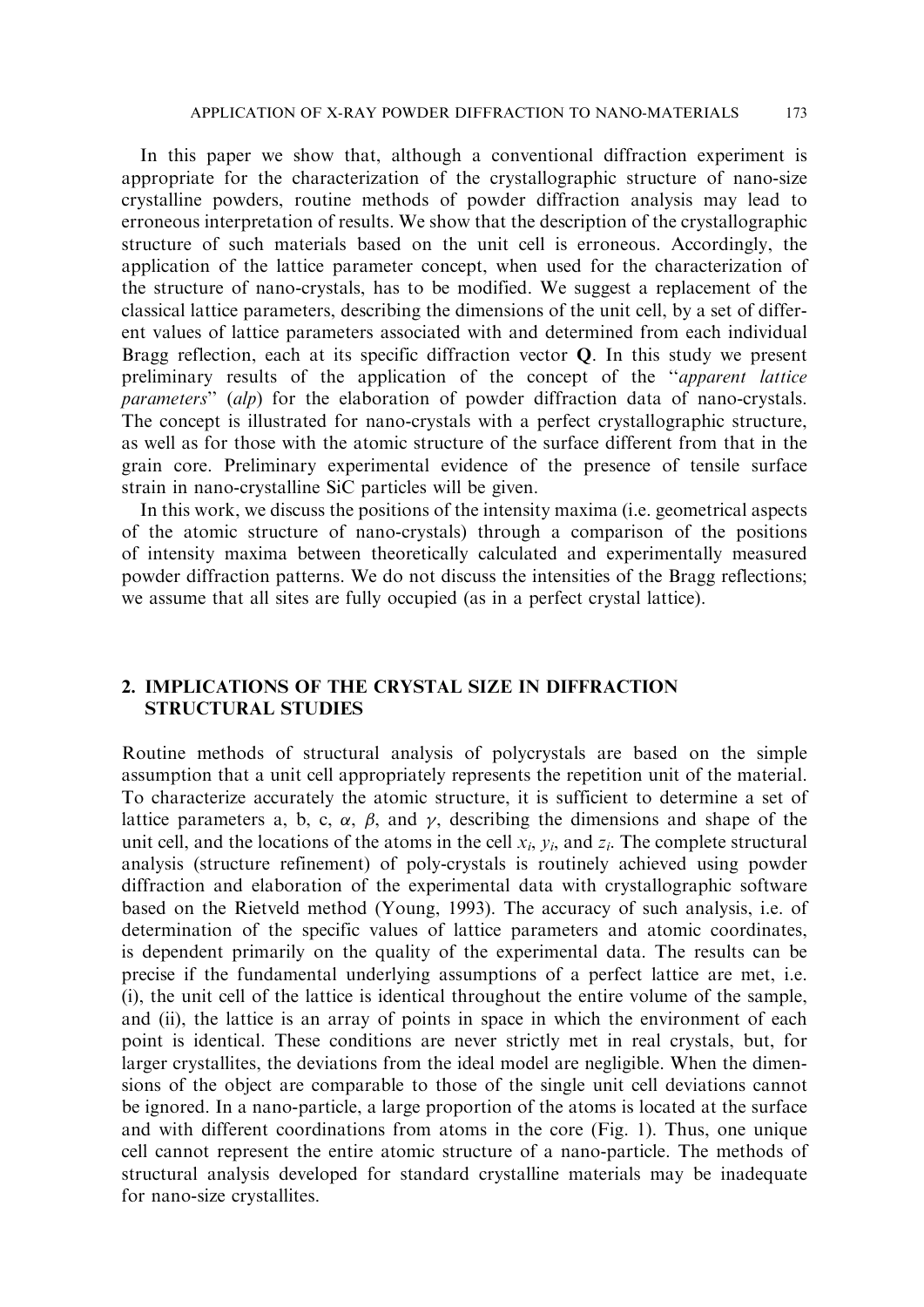

FIGURE 1 Schematic comparison of the dimensions of the unit cell and a nanocrystalline grain.

# 3. THEORETICAL CALCULATIONS OF POWDER DIFFRACTION PATTERNS OF NANO-CRYSTALS

The relatively small number of atoms forming a nano-crystal allows a complete, atomby-atom, model of small crystals to be built. Using such models and the Debye equations, the corresponding diffraction patterns can be calculated. Their comparison with experimental data allows for the evaluation of the atomic structure of nanomaterials.

According to Debye, the intensity of radiation scattered by any array of atoms is given by:

$$
l(\mathbf{k}) = \sum_{i=1}^{N} \sum_{i=1}^{N} F_i F_j \sin(\mathbf{k} \cdot \mathbf{r}_{ij}) / \mathbf{k} \cdot \mathbf{r}_{ij}
$$

where  $F_i$  and  $F_j$  are atomic scattering factors of the *i*th and *j*th atoms, respectively,  $k = 4\pi \sin{\Theta/\lambda}$  is the scattering vector, and  $\mathbf{r}_{ij}$  is the distance between the atoms. The intensity  $l(\mathbf{k})$  can be integrated over all spatial orientations of a given crystallite yielding the equivalence of the powder diffraction pattern of a large number of randomly oriented grains. Applying the Debye equation, we have calculated diffraction patterns for different models of nanocrystalline grains with diameters up to 20 nm. A reasonably short CPU time, on the order of hours (Bondars et al., 1993; Pielaszek et al., 2001), was sufficient to run one calculation.

### 4. APPLICATION OF CONVENTIONAL METHODS OF POWDER DIFFRACTION ANALYSIS TO NANO-CRYSTALS

A common approach for analysing data is based on the Bragg approximation. According to Bragg, if a unit cell represents a repetition unit, the crystals structure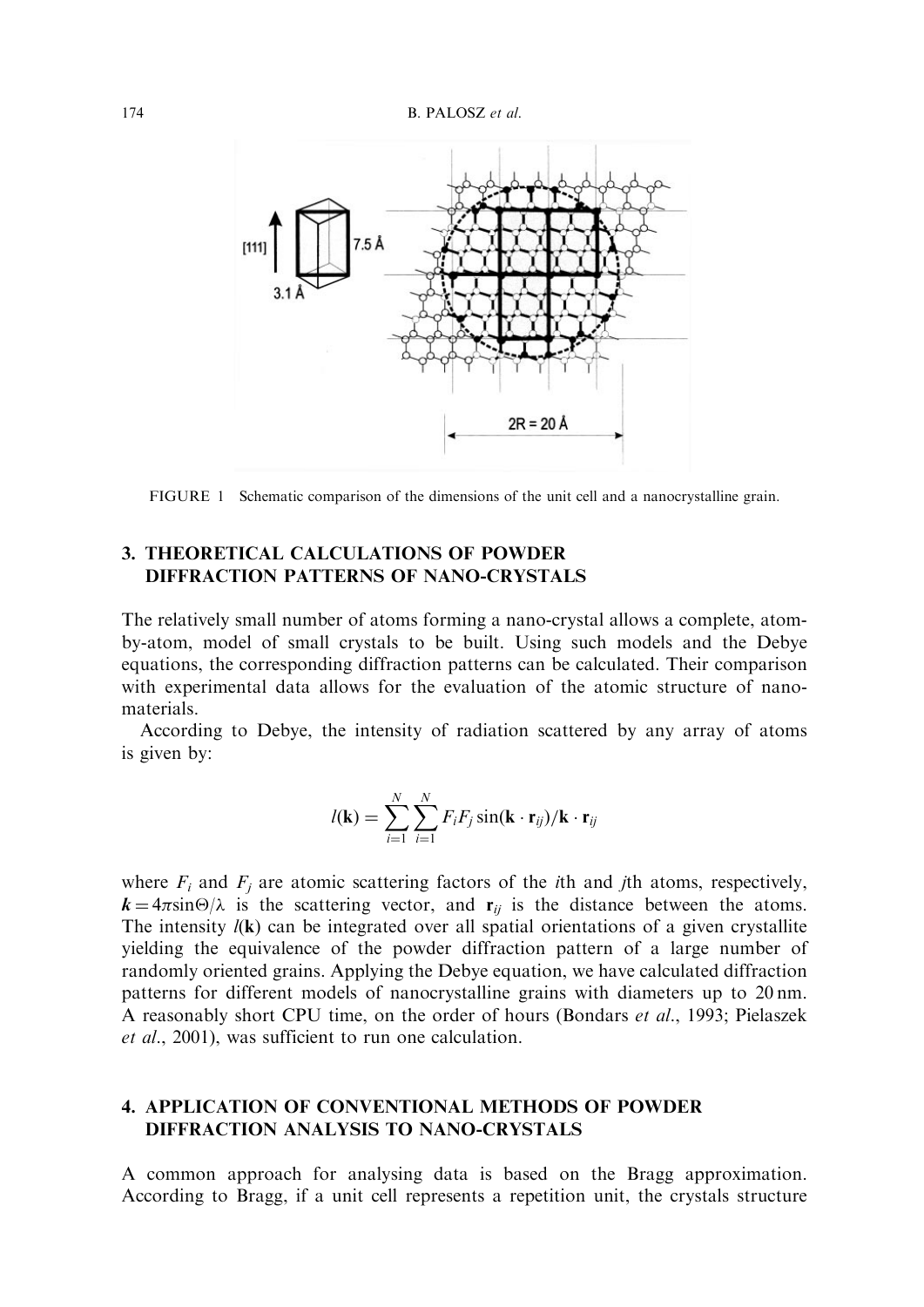can be described as a set of infinite, equally spaced parallel planes. There is an unlimited number of families of planes which can be drawn for a given lattice by joining different nodes of the crystal lattice formed by periodically stacked unit cells. The planes are denoted by the Miller indices hkl. Each family gives its characteristic interference maximum, the hkl Bragg reflection. The directions where the intensity maxima occur are determined by the specific inter-planar spacing  $d_{hkl}$  and the wavelength of the incident beam. Determination of several Bragg reflections (one in the case of a cubic lattice) is sufficient to determine the symmetry, shape and dimensions of the unit cell.

To verify applicability of the Bragg approach to nano-crystals, we calculated (using the Debye functions) the diffraction patterns of crystallographically perfect nanocrystals, and calculated back the lattice constant(s) of the model using the Rietveld refinement program. The calculations were performed for SiC nano-crystals with grain sizes of 3, 4, 6, and 8 nm. A typical diffraction pattern obtained for the materials is shown in Fig. 2a.

The elaboration of diffraction data has to include two groups of parameters: instrumental and sample-dependent. Our virtual/''perfect experiment'' does not require any instrument-related corrections. However, in real laboratory practice, the experiments are not perfect and any instrument/geometry imperfection is a source of errors. We will show the importance of one of the main sources of errors, the so-called ''zero shift''. The real beginning of the diffraction pattern is usually shifted



FIGURE 2 Application of the Rietveld method to evaluate diffraction patterns of nano-crystals of SiC. Lattice parameter of the model,  $a_0 = 4.349 \text{ Å}$ . (a) typical diffraction patterns calculated theoretically; (b) representative shapes of the diffraction peaks; (c) the value of the lattice parameters back-calculated from the theoretical diffraction patterns computed for different size particles: full symbol and solid line – the refinement made without correction for the ''zero shift'', open symbols and dotted line – the refinement made with correction for the ''zero shift''.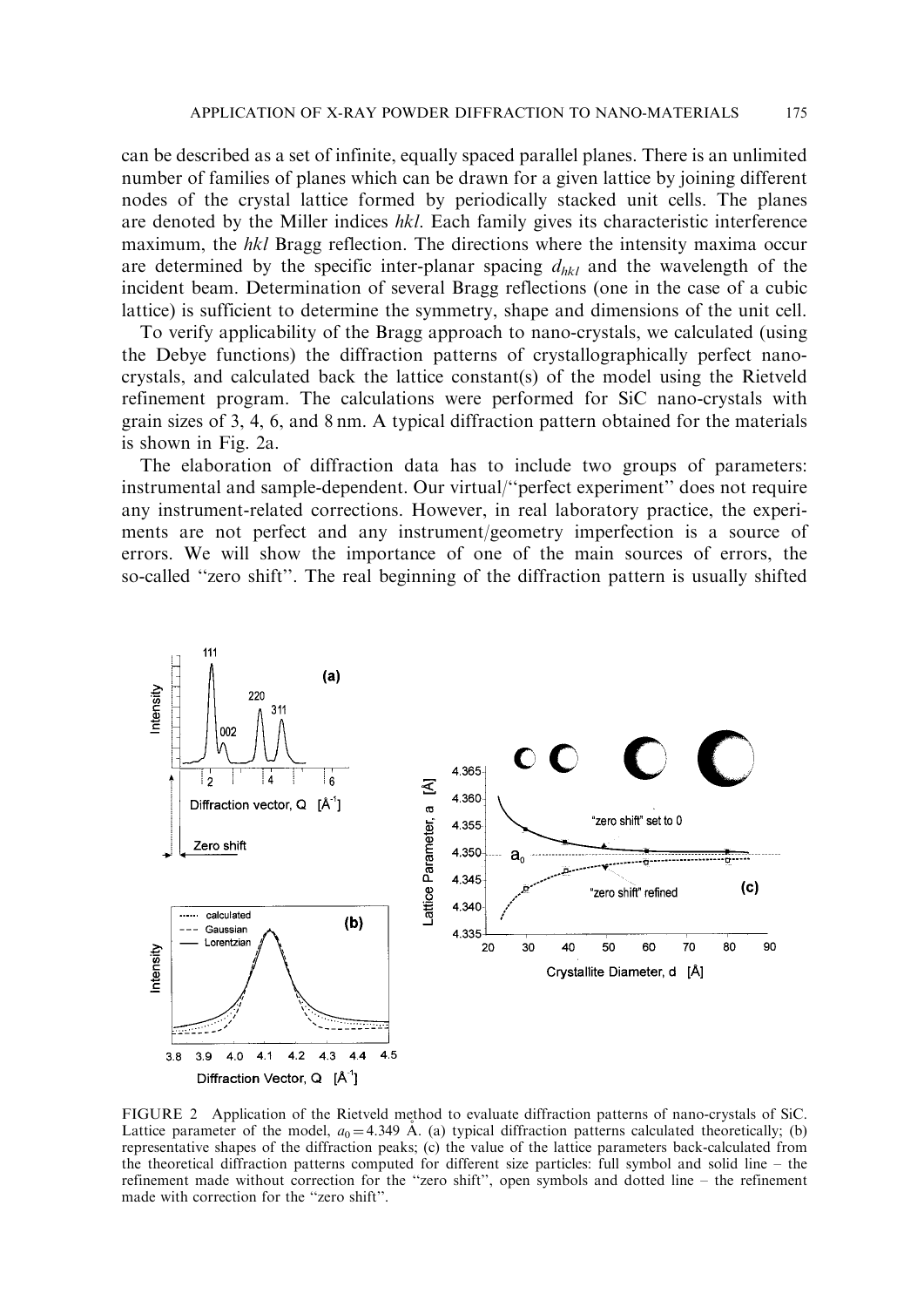(''zero shift) relative to the apparent ''zero'' position of the experimental set-up (Fig. 2a) with obvious consequences for the accuracy of the experimental results.

The second type of experimental errors is due to the properties of the sample itself. The Bragg diffraction relations apply to infinite size crystals and in a model experiment, all diffraction peaks have Gaussian shapes. For small crystallites, the shape of the peak is no longer Gaussian but a combination of Gaussian and Lorentzian functions (Fig. 2b). Our calculated diffraction patterns were analyzed applying the Rietveld methodology, assuming that the reflections have shapes that are a combination of these two basic functions. We used two procedures of the elaboration of our diffraction data:

#### 1. Perfect Experiment

In this method, we did not apply the procedure that corrects for the experimental/ instrumental imperfections. We refined the as-calculated diffraction data, relaxing only the lattice parameter and the line shape. The line shapes were fitted using the pseudo-Voigt function. The calculated values of the lattice parameter for different sizes of the particles are shown in Fig. 2c (full symbols, solid line). Obviously, the procedure yields different lattice parameters from those of the starting model. In addition, it generated an artificial dependence of the lattice parameter on the size of the particle.

### 2. Imperfect Experiment

In this case, we treated our calculated diffraction data as if they were obtained experimentally and, so required a correction for the instrument imperfections. Therefore, we refined the lattice parameters using the 'zero shift'' correction in the Rietveld program. The results of this calculation are shown by open symbols/dashed line in Fig. 2c. As we can see, the ''zero shift'' correction procedure generated another artefact. In spite of the fact that no real instrumental errors are introduced to our model diffraction pattern, the program led to a change in the values of the calculated lattice parameters relative to the model values. The effect is apparently even stronger then, and opposite in sign from that in the first procedure, so the combined results generated the ''dependence of the lattice parameter on the size of the particle'' in the opposite direction.

As shown above, a mathematically correct, commonly accepted, and widely used Rietveld refinement program yields erroneous results. The lattice parameter backcalculated using this procedure generated an incorrect dependence of the lattice parameter on grain size. The magnitude of this artificial effect decreases with an increase in the grain size and can be ignored for crystallites 10 nm in size or larger (Fig. 2c). The reason for these effects is the incorrect assumption used in derivation of the Rietveld method (infinite atomic planes) in relation to the real nature of crystals (finite size of real particles). This effect is negligible for micro-size or larger crystals. The above limitation of applicability of the Rietveld method has apparently been ignored in papers on nano-samples and has led to incorrect interpretation of diffraction results of nano-materials. Our analysis shows that the application of routine methods for the elaboration of diffraction data requires a critical assessment of the results. In particular, internal standards should be used to prevent the apparent errors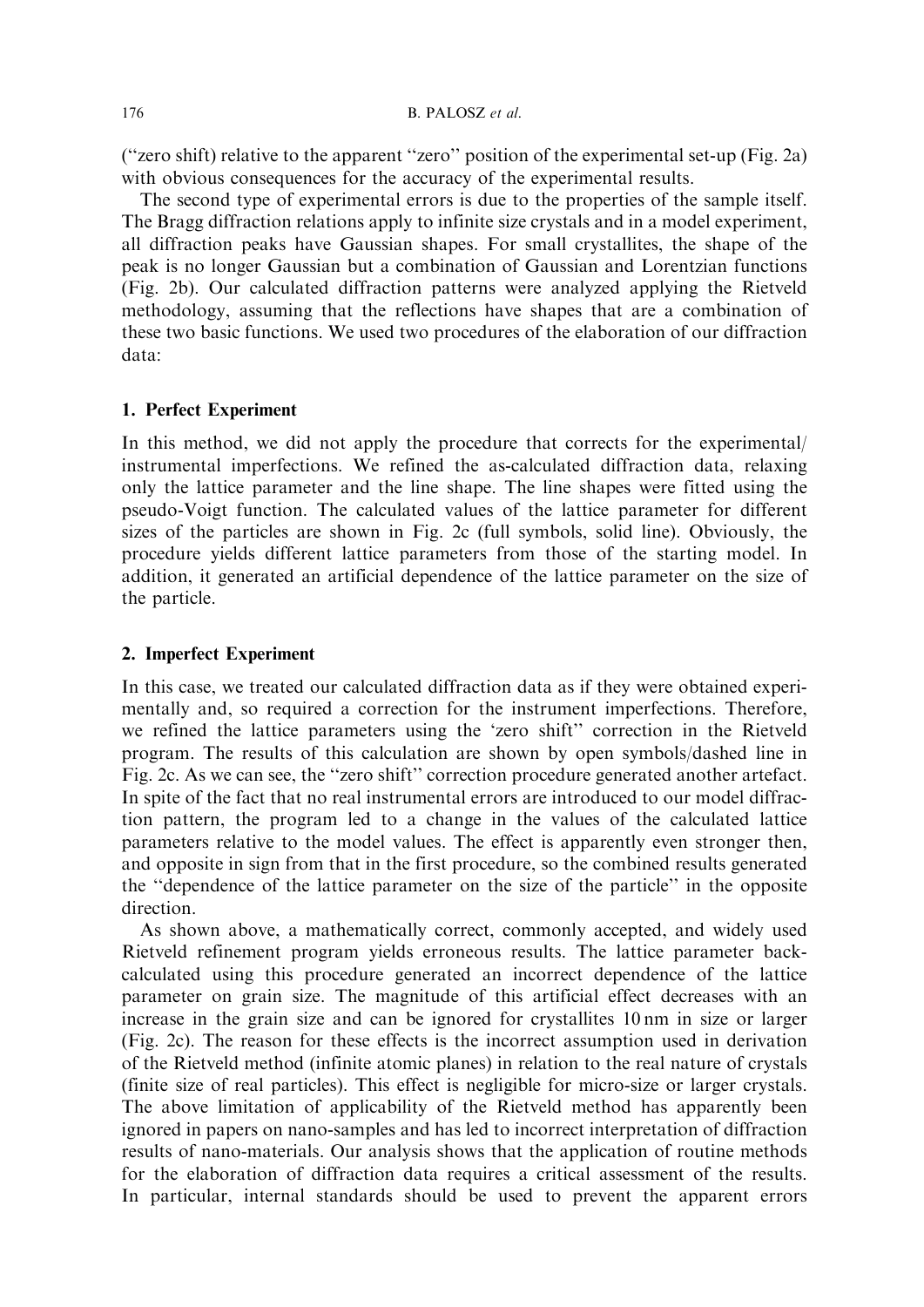introduced by the zero shift correction routine. This is particularly important for very small crystallites.

# 5. ''APPARENT LATTICE PARAMETER'' METHOD OF POWDER DIFFRACTION ANALYSIS

A dependence of the results of the diffraction data analyzed using the Rietveld program on the crystallite size is apparently the effect of the shifts of the positions of individual Bragg reflections from those corresponding to the perfect lattice. As we showed in Section 4, the approximation of the crystal lattice by a set of infinite atomic planes is not justified for nano-size crystals, thus the term ''lattice parameter'' loses its general meaning. As a consequence, the Bragg reflections cannot be related to unique values of the lattice parameters. Our analysis of the phenomena discussed in Section 4 lead us to conclude, that the effect of the limited number of atoms in nanocrystals on the diffraction pattern is different for different reflections. As a result, the individual peaks are incoherent to each other, and the diffraction pattern evaluation programs that assume coherency lead to erroneous results. For this reason we developed a new approach, based on the analysis of the diffraction data, but made individually for each peak. For a given Bragg reflection  $hkl$  (at the diffraction vector  $\bf{Q}$ ), we calculate the corresponding value of the lattice parameter that we call the  $a/p$ . We can calculate the *alp* values for all Bragg reflections in a selected range of  $Q$ -values, which is particularly important in the case of more complex structures and overlapping reflections. The results of different evaluation options of our theoretical (model) diffraction pattern computed for a cubic SiC crystal of 8 nm in diameter are shown in Fig. 3. The calculated diffraction pattern and that refined using the Rietveld program (solid and dashed lines, respectively) are shown in Fig. 3a. Differences between these two patterns get smaller with increasing  $\bf{O}$  (Fig. 3b). That illustrates the inadequacy of standard methods of evaluation of diffraction patterns of nanomaterials, particularly for low diffraction vector values. The calculated values of the *alp* for different **O**-ranges are shown in Fig. 3c. The lattice parameter, as refined for the whole calculated pattern (equivalent to the *alp* calculated for the entire diffraction spectrum) is  $4.35032 \text{ Å}$  and is much larger than the lattice parameter of our model,  $4.349 \text{ Å } (\Delta a/a_0 = 0.03\%)$ . The *alp* value obtained for small Q-values (range l) is larger by 0.08% from that of the model. The difference between the as-refined and the correct values decreases with the increase of the scattering vector Q.

From the results given above, it follows that, for a nano-crystal with a perfect, uniform structure, its lattice parameter can be derived from powder diffraction patterns using two methods:

- 1. a refinement of the lattice parameters using only the part of the pattern with very large Q-values (above  $10 \text{ Å}^{-1}$  for grains of several nm in size), or
- 2. a determination of the alp values for different reflections and matching them with the results of theoretical predictions for appropriate models. (This method requires knowledge of the size of the grains).

A series of our experiments made for nano-crystalline SiC, diamond, and GaN particles showed that the measured shifts of the Bragg reflections from their proper positions (i.e. expected for a unique and crystallographically uniform structure)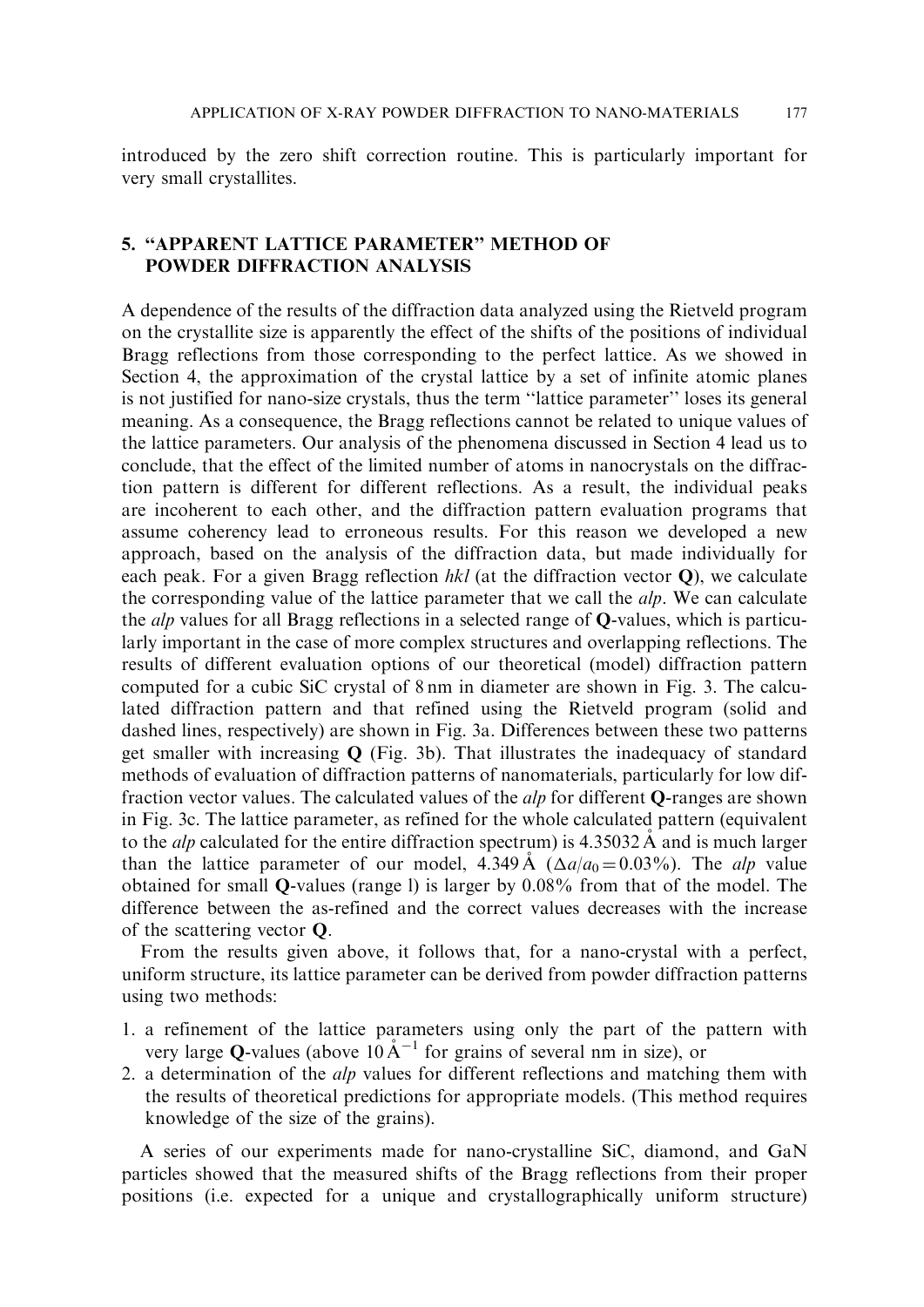

FIGURE 3 Alp values determined from theoretical diffraction pattern of a SiC nano-crystal computed for a particle 8 nm in diameter. (a) solid line – as-calculated diffraction pattern; dotted line – the pattern refined with the Rietveld program; (b) difference in intensity between the as-calculated and refined diffraction patterns; (c) alp values calculated for different ranges of the diffraction vector Q.

are much larger than those calculated for nanocrystals with a perfect (unstrained) lattice. These results imply that the crystallographic structure of nanocrystals is not uniform. Accordingly, more complex models of the particles need to be used to evaluate the structure of real nano-grains. In a further study, we applied the concept of the *alp* for models with a strain in the surface shell of the grains.

#### 6. EFFECT OF STRAIN IN THE SURFACE SHELL ON THE ALP

According to the Laplace-type law (Mays et al. 1968; Vermaak et al., 1968; Solliard, 1981; Borel and Chatelain, 1985; Cammarata, 1992; Stoneham, 1977) in nano-samples, the core lattice can either be expanded or compressed hydrostatically relative to large crystals due to the presence of surface free energy. We assumed above that the structure of the grain core is uniform and can be described unambiguously by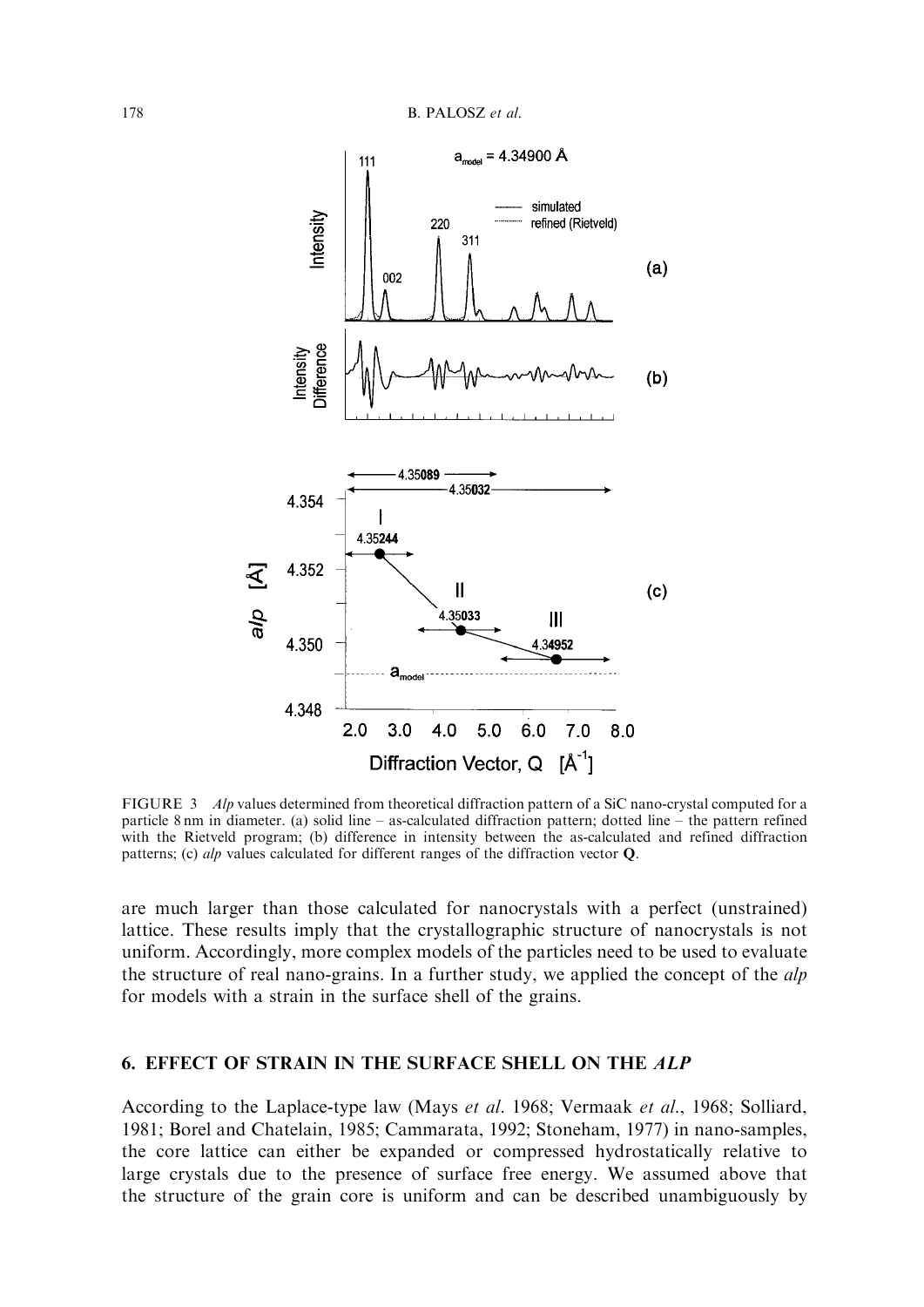the space group and lattice parameters. The surface structure is not clearly defined and we can apply only approximate models of the nano-particle surface. For example:

- (a) The structure of the surface shell of a nano-grain is based on that of the grain core but is modified and resembles that of an extended surface of the macro crystal: it has well defined thickness, symmetry, and interatomic distances.
- (b) A radial strain field exists in the vicinity of the surface: the interatomic distances decrease or increase from the surface towards the particle center.
- (c) The atomic structure of the surface is randomly disordered (forming a glass-like phase).

In (a) and (b) the presence of long-range ordering of the surface atoms is assumed, while (c) assumes that only short-range order exists in the surface layer. In any case, the surface is a ''low dimensional'' system and has a defined thickness, but it also contains strain and, therefore, cannot be well described by a single unit cell parameter. No experimental methods which would allow for a direct and complete analysis of nanocrystals are available currently (Loeffler and Weissmueller, 1995; Weissmueller and Cahn, 1997). Analysis of the conditions required for the ordering of atoms in threedimensional crystal lattices, and application of the general theory of the surface strain can be helpful for predictions of the surface structure of nanocrystalline grains. No general theory or model of the surface of nanocrystals is available yet.

In this study, we used the model of a nanocrystal where the grain core has a uniform crystallographic structure and is unambiguously characterized by the lattice parameter  $a<sub>0</sub>$ . We assumed that the atomic structure of the surface is strongly correlated with the parent structure of the grain. It is basically the structure of the core, but centrosymmetrically deformed, compressed (Fig. 4) or expanded due to the presence of surface strain. Hence, the term ''lattice parameters'' cannot be applied to the whole nanocrystal or to the surface shell. No common, specific interatomic distance can be assigned to the surface shell. Nevertheless, for simplification, we introduce the parameter  $a<sub>s</sub>$  which corresponds to the interatomic distances at the outmost atomic



FIGURE 4 Model of a nanocrystal with strained (compressed) surface layer.  $R_0$ , radius of the core;  $R$ , radius of the grain;  $s_0$ , thickness of the un-strained surface layer; r, distance from the center;  $a_0$ , interatomic distance in the relaxed lattice;  $a_s$ , interatomic distance at the surface.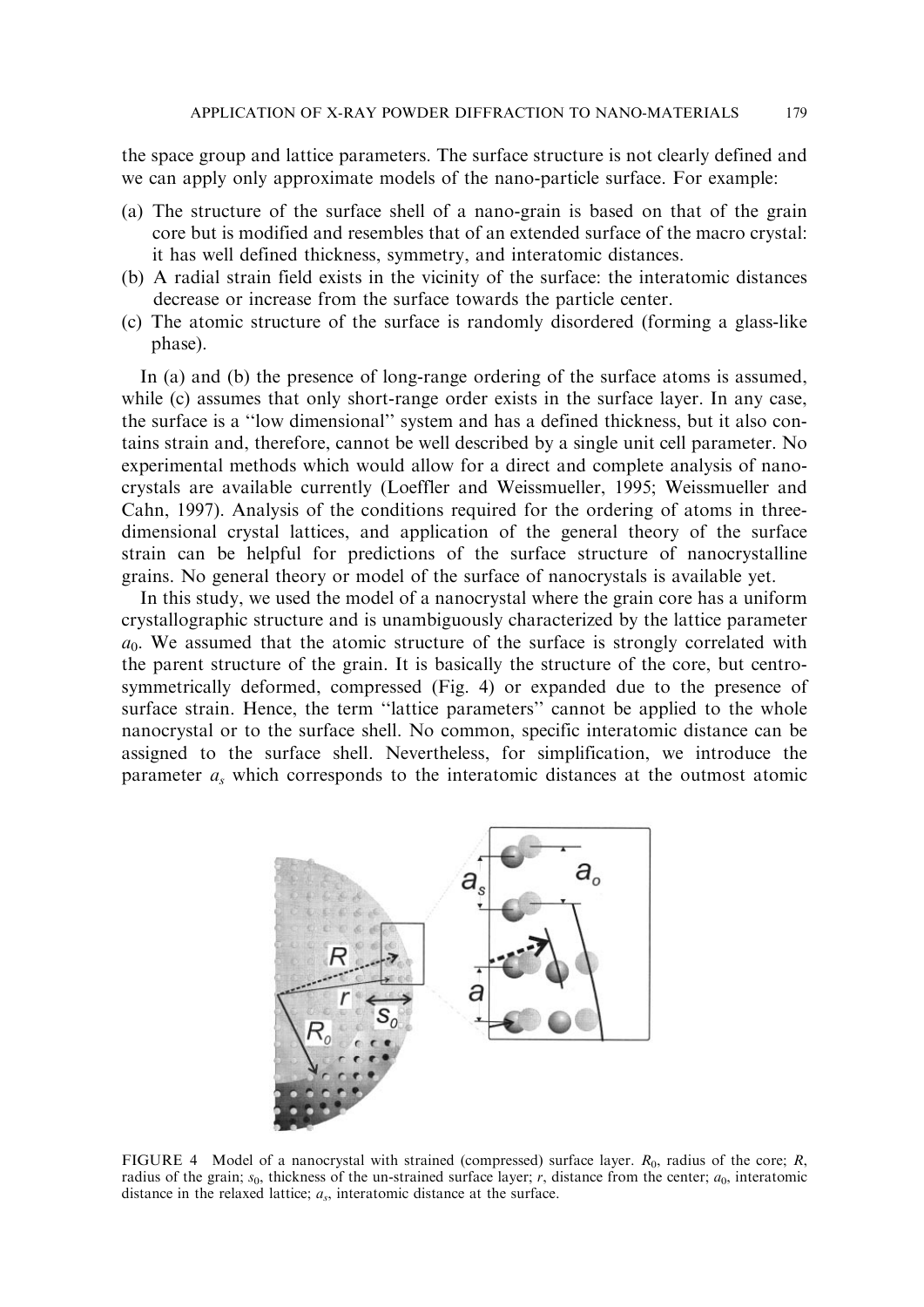#### 180 B. PALOSZ et al.

layer of the particle (Fig. 4). Assuming that the arrangement of the atoms in the surface shell is similar to that in the grain core, the value of  $a<sub>s</sub>$  can be expressed as a fraction of the lattice parameter  $a_0$ . The actual values of interatomic distances within the surface shell can be expressed as a function of the distance from the particle center, and vary between  $a_0$  in the grain core (at distances  $r < R_0$ ) and  $a_s = a_0 \pm \Delta a$ (for  $r = R$ ). The sign of  $\Delta a$  depends on whether the surface is compressed (-) or expanded (+) relative to the grain core. The ratio  $\Delta a/a_0$  is the surface strain.

Our model of a nanoparticle without and with tensile strain in the surface shell is shown in Figs. 5a and b, respectively. The presence of strain in the grain surface layer leads to deformation of the atomic planes (Fig. 5b). As shown in the figure, the atomic planes lose their planarity and mutual parallelism. As a consequence the interplanar spacings in such nano-crystals are not constant, although they can still, be used for the description of the grain core structure. The diffraction patterns calculated for 8 nm diameter SiC nano-crystals with tensile strain, no strain and compressive uniform strain  $(\Delta a/a_0 = \text{constant})$  in the surface shell are shown in Figs. 6a, b, and c, respectively. The strain changes the profile of the Bragg reflections and shifts their positions.

For such asymmetric reflections, we determined the positions based on both the maximum and the weighted center of the individual reflections. The character of the dependence of the calculated *alp* values on  $\bf{Q}$  is similar for both methods, although specific values of Q are somewhat different. For small strain in the surface shell, the asymmetry of the Bragg reflections is very small. For the purpose of the current discussion, the shapes of the peaks were fitted using a pseudo-Voigt function.

Nano-crystals with different thicknesses of the surface shell, magnitudes of the surface strain and different gradients of the stain in the shell are studied in our model. The dependence of the *alp* on **Q** for SiC nanocrystals with a strain of  $+5\%$ and surface shell thickness 0.7 nm is shown in Fig. 7 for different grain size. For reference, the graphs contain also the  $alp$ -Q results for a fully relaxed (unstrained) lattice. Deviations from the core value  $a_0$  of alps for strained grains are much larger than for those with a relaxed lattice (Fig. 7). The deviation increases with decreasing



FIGURE 5 Two-dimensional cubic nano-structures. (a) perfect lattice; (b) grain with strained (expanded) surface shell.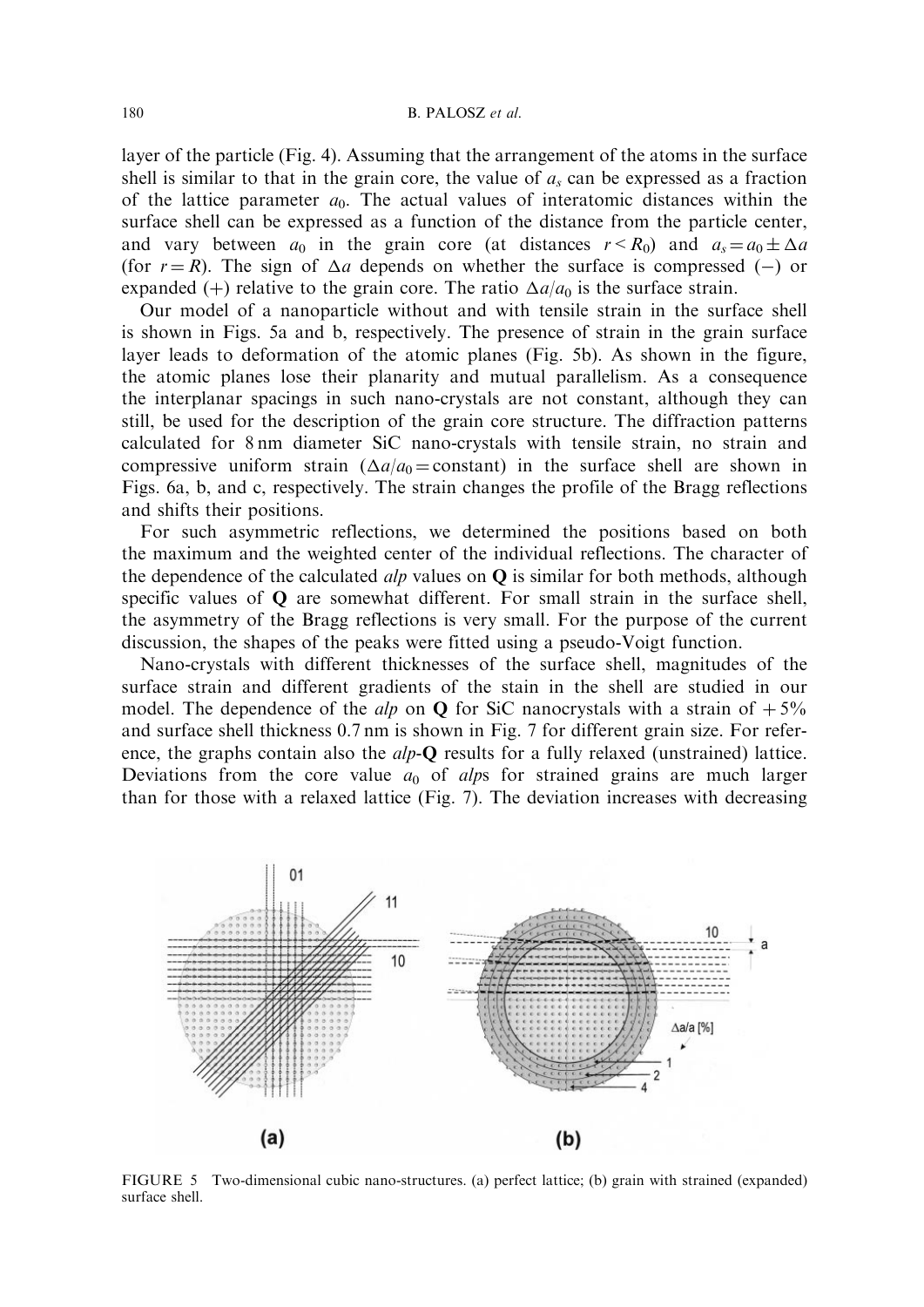

FIGURE 6 Diffraction patterns of 8 nm SiC grain with surface shell of 0.7 nm in thickness, calculated for different magnitudes of strain in the surface layer. (a)  $\Delta a/a = +10\%$ ; (b)  $\Delta a/a = 0\%$ ; (c)  $\Delta a/a = -10\%$ .



FIGURE 7 Alp values calculated for nano-crystalline cubic SiC of different particle size.  $a_0 = 4.349$  Å; magnitude of the strain,  $\Delta a/a = -5\%$ ; thickness of the surface shell,  $s_0 = 0.7$  nm.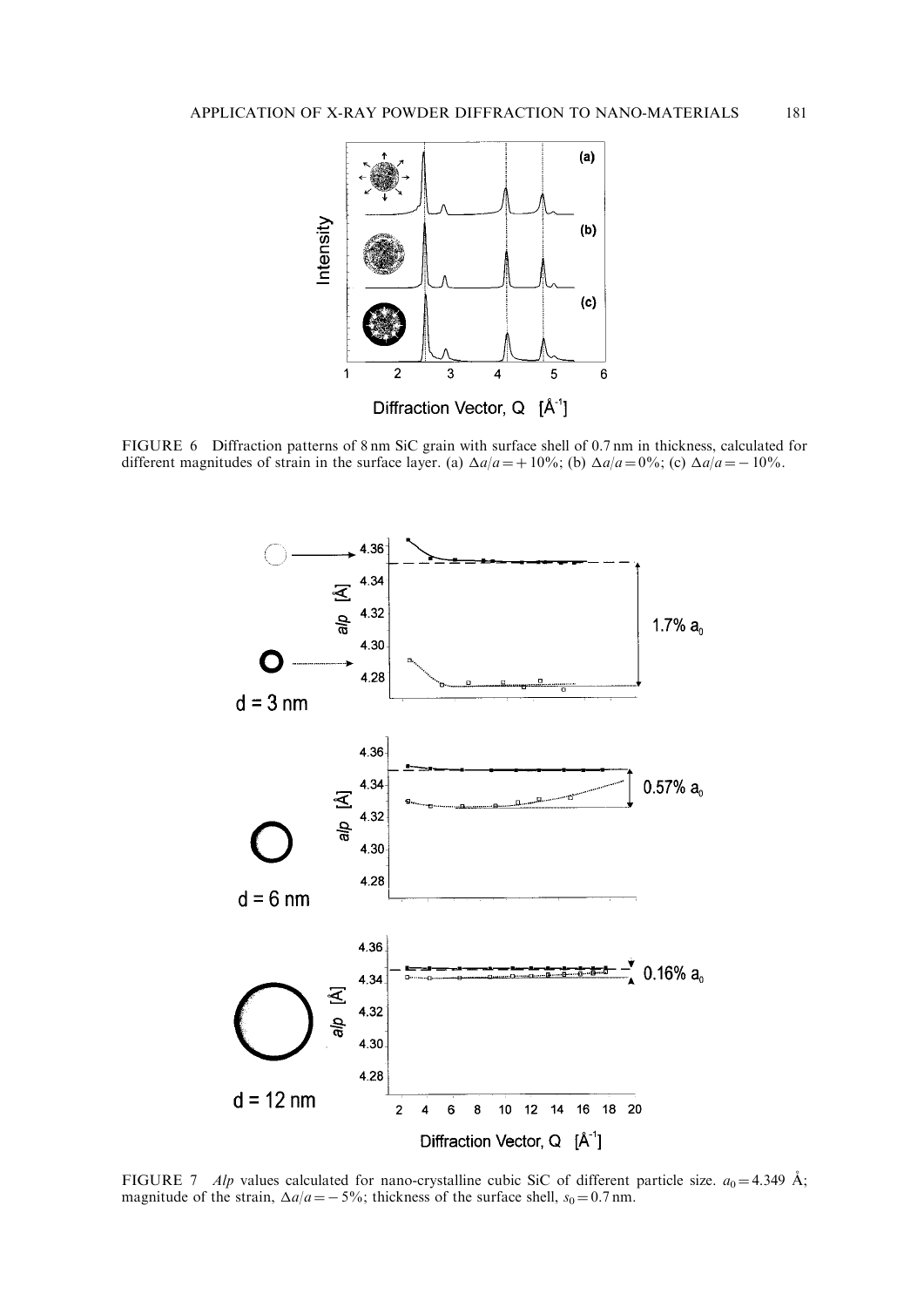grain size. For 0.7 nm thick shell, the strained fraction of the grains contains 85% of all atoms in the particle for the smallest grain size (3 nm in diameter) and 31% for the largest grain size (12 nm). The results shown in Fig. 7 illustrate the consequences of using standard powder diffraction techniques combined with commonly applied radiation sources. The widely used Cu K $\alpha$  X-ray radiation source allows diffraction data in the **O-range up to 5–6 Å**<sup> $-1$ </sup> to be collected. For strained particles shown in Fig. 7, a routine analysis of the data using the Rietveld program would yield lattice parameters differing from  $a_0$  of the relaxed lattice by up to about 1.7%.

It should be stressed that a single *alp* value determined from a diffraction pattern has no specific meaning. Only a set of *alp* values in a wider Q range can provide meaningful information about the structure of nano-crystals. The *alps* at sufficiently high Q-values correspond to the lattice parameters of the core lattice of the particle. Hence, the experimentally determined dependence of  $alp$  on  $\Omega$ , combined with numerical simulations, provides information about the structure of the surface shell of the nano-crystal.

### 7. ALP-Q PLOTS OF EXPERIMENTAL DIFFRACTION DATA OF SiC NANO-POWDERS

We applied our method to evaluate experimental diffraction data of SiC nano-crystals. Powder diffraction measurements up to  $\mathbf{Q} \sim 20 \,\mathrm{A}^{-1}$  were performed using synchrotron radiation (BW5 Station at HASYLAB, ID 11 and SNBL powder diffractometers at ESRF). From these data, we derived the  $alp$ -O relations and compared them with our model simulations. Figure 8 shows example of the *alp* values derived from the experimental diffraction patterns for samples with different size of the nano-crystals (3, 8, and 30 nm). Figure 9 shows a typical result of our numerical simulations for a particle 8 nm in diameter with a surface thickness of 0.7 nm for three different (uniform) strain situations. The results show that the experimentally observed  $alp$ -O relations are similar to those calculated for nano-crystals with a strained surface shell. Similar agreement between the experimental results and theoretical predictions was obtained for other nano-materials.



FIGURE 8 Alp values determined from experimental diffraction patterns of nano-crystalline SiC. Dashed line corresponds to undistorted lattice with  $a_0 = 4.349$  Å.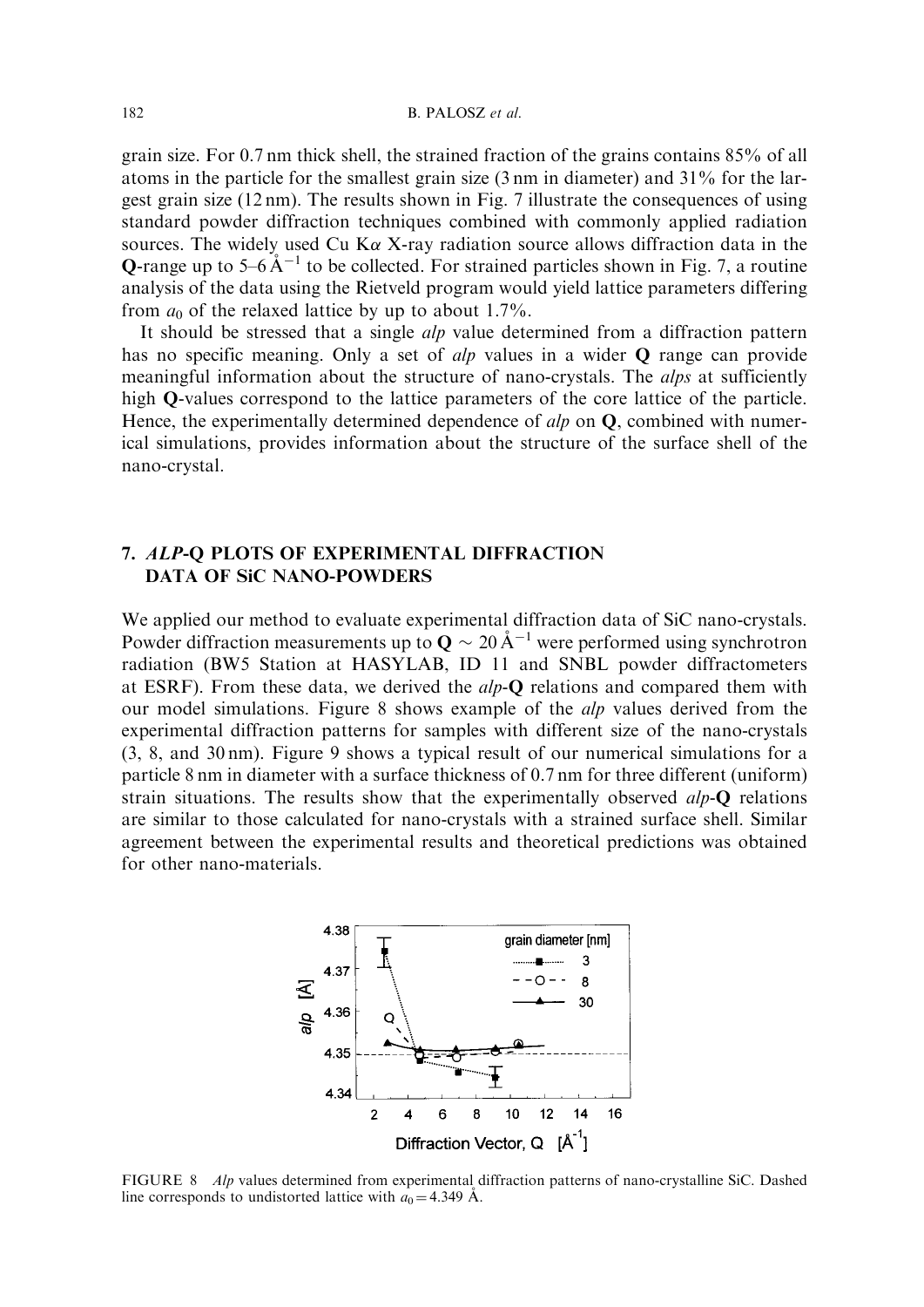

FIGURE 9 Alp values determined for models of SiC nano-crystals with tensile strain in the surface shell.

#### 8. SUMMARY AND CONCLUSIONS

Lattice parameter and structure analysis of micrometer size poly-crystals is well established. However, conventional tools developed for the interpretation of powder diffraction data are not directly applicable to nano-crystals. There are several reasons for this:

- (i) Nano-crystals have a complex structure that resembles a two- or multi-phase rather than a uniform, single phase material. Therefore, definitions and parameters used for the characterization of the atomic structure of crystallographically uniform phases are insufficient for the description of the complex structure of nano-crystals.
- (ii) Conventional powder diffraction techniques and appropriate methods of data analysis have been developed for materials showing perfect three-dimensional, periodic order in an infinite crystal lattice. A nano-crystal is very limited in size and the effect of boundaries cannot be ignored. For such small crystallites, the number of atoms at the surface can even exceed the number of atoms in the grain core. Structural and other properties of the surface atoms can dominate the effects determined by the bulk atoms.

In this work, we have shown some limitations of a conventional structural analysis approach and proposed a new method for evaluating diffraction data of nano-size material. We have demonstrated a qualitative agreement between experimental results and those obtained by numerical modeling using the alp concept. The analysis of the diffraction experiments presented here concerned only geometrical parameters describing the ordering of atoms in nano-crystals. We did not discuss specific atomic structures such as the occupancy of the lattice positions by specific atoms or the effect of the atomic vibrations of the lattice. This would require a quantitative analysis of the intensity profiles of the scattering beams which is not the scope of the present work.

Nano-crystal are often referred to in the literature as two-phase materials. This is a useful concept although it defies the basic definitions of a crystallographic phase. The problem is that the two phases form essentially a composite crystal with interfering diffraction properties. The core-shell model of a nano-crystal applied in this work is,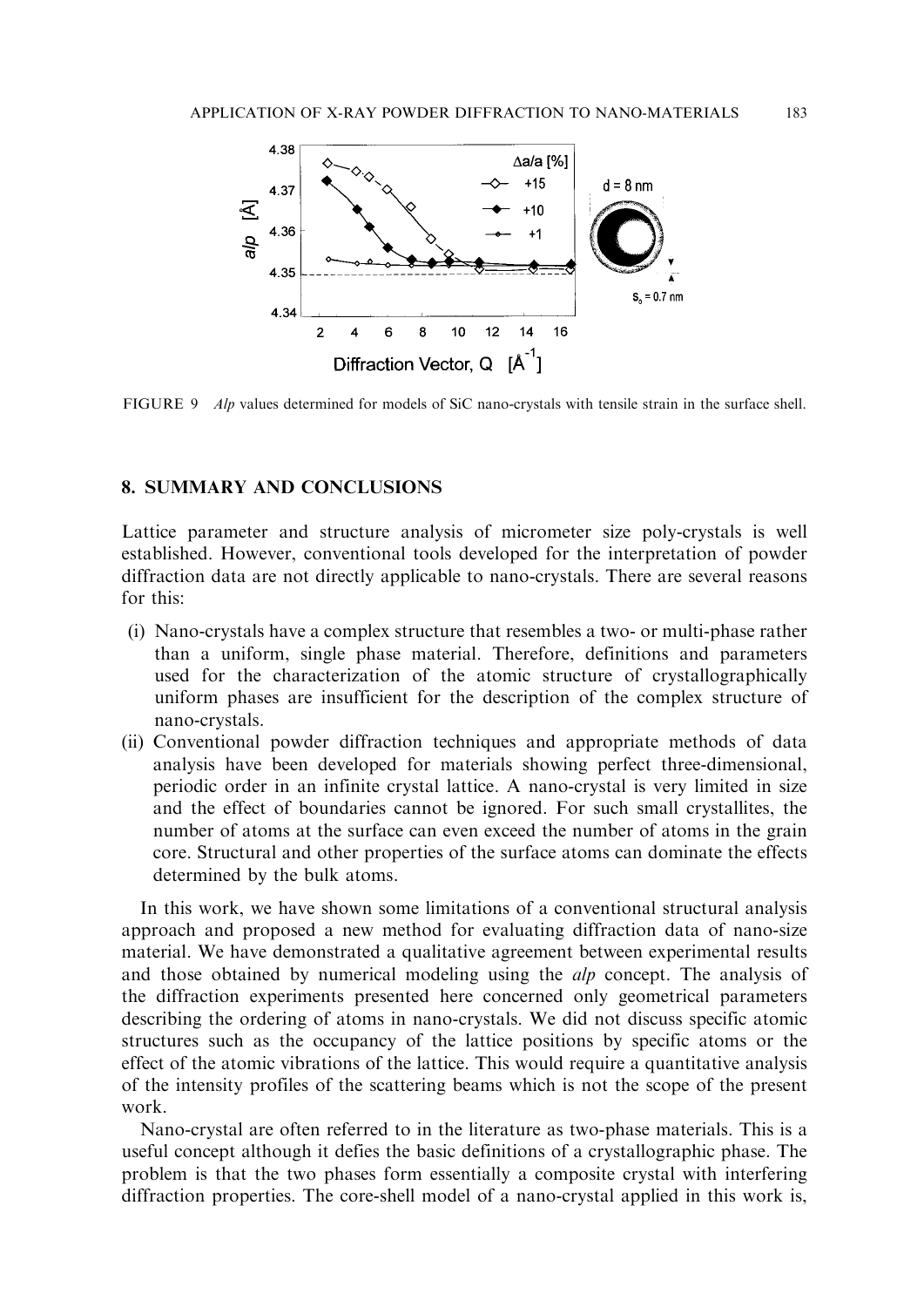#### 184 B. PALOSZ et al.

in fact, a kind of two-phase system. A more complete evaluation of powder diffraction data of specific nano-crystalline materials requires the consideration of a wider spectrum of structures (a gradient model), as well as the shape and size distribution of nano-particles in real materials. Apparently this situation requires a new approach to the structural analysis of such systems. The limitations of currently used definitions become obvious in the rapidly developing field of nanomateirals.

#### Acknowledgments

This work was supported by the Polish Committee for Scientific Research – grant KBN PBZ/KBN-013/T08/30, the Polish–German Project POL-00/009 and in part by the EC Grant ''Support for Centers of Excellence'' No. ICA1-CT-2000-70005, DESY– HASYLAB Project II-99-053, ESRF Project HS-1463. Experimental assistance from the staff of the Swiss–Norwegian Beam Lines at ESRF is gratefully acknowledged.

#### References

Averback, R.S. (1993). Sintering and deformation of nano-grained materials. Zeitschrift fur Physiik., D26, 84.

Bish, D.L. and Post, J.E. (Eds.) (1989). Modern Powder Diffraction, Reviews in Mineralogy, Vol 20. Mineralogical Society of America, Washington DC.

Bondars, B., Gierlotka, S. and Palosz, B. (1993). Program for simulation of diffraction patterns of small particles. Materials Science Forum, 133–136, 301.

Borel, J.-P. and Chatelain, A. (1985). Surface stress and surface tension: equilibrium and pressure in small particles. Surface Science, 156, 572.

Boswell, F.W.C. (1951). Precise determination of lattice constants by electron diffraction and variations in the lattice constants of very small crystallites. Proceedings of the Physical Society (London), A64, 465.

- Buffat, Ph. and Borel, J.-P. (1976). Size effect on the melting temperature of gold particles. Physical Reviews, A13, 2287.
- Cammarata, R.C. (1992). Thermodynamic model for surface reconstruction based on surface stress effects. Surface Science Letters, 273, L399.
- Cammarata, R.C. (1997). Surface and interface stress effects on interfacial and nanostructured materials. Materials Science and Engineering, A237, 180.

Edelstein, A.S. and Cammarata, R.C. (Eds.) (1996). Nanomaterials: Synthesis, Properties and Applications. Institute of Physics Publishing, Bristol and Philadelphia.

- Fujita, F.C. (Ed.) (1998). Physics of New Materials. Springer Series in Materials Science, Springer-Verlag, Berlin, Heidelberg, New York.
- Gilman, J.J. (1960). Direct measurements of the surface energies of crystals. Journal of Applied Physics, 31, 2208.
- Harada, J. and Ohshima, K. (1981). X-ray diffraction study of fine gold particles prepared by gas evaporation technique. Surface Science, 106, 51.
- Howe, M.J. (Ed.) (1997). Interfaces in Materials. John Wiley and Sons, Inc., New York, Chichester, Weinheim, Brisbane, Singapore, Toronto.
- Inoue, A. and Hishimoto, K. (Ed.) (2001). Amorphous and Nanocrystalline Materials: Preparation, Properties and Applications. Springer Series in Advances in Materials Research, Springer-Verlag, Berlin, Heidelberg, New York.
- Loeffler, J. and Weissmueller, J. (1995). Grain-boundary atomic structure in nanocrystalline palladium from x-ray atomic distribution functions. Physical Review, B52, 7076.
- Mays, C.W., Vermaak, J.S. and Kuhlmann-Wilsdorf, D. (1968). On surface stress and surface tension, II, Determination of the surface stress of gold. Surface Science, 12, 134.
- Montano, P.A., Shenoy, G.K., Alp, E.E., Schulze, W. and Urban, J. (1986). Structure of copper microclusters isolated in solid argon. Physical Review Letters, 56, 2076.
- Pielaszek, R., Gierlotka, S., Stel'makh, S., Grzanka, E. and Palosz, B. (2002). X-ray characterization of nanostructured materials. Defect and Diffusion Forum, in press.
- Qadri, S.B., Yang, J., Ratna, B.R., Skelton, E.F. and Hu, J.Z. (1996). Pressure induced structural transition in nanometer size particles of PbS. Applied Physics Letters, 69, 2205.
- Shuttleworth, R. (1950). The surface tension of solids. Proceedings of the Physical Society (London) A63, 444.